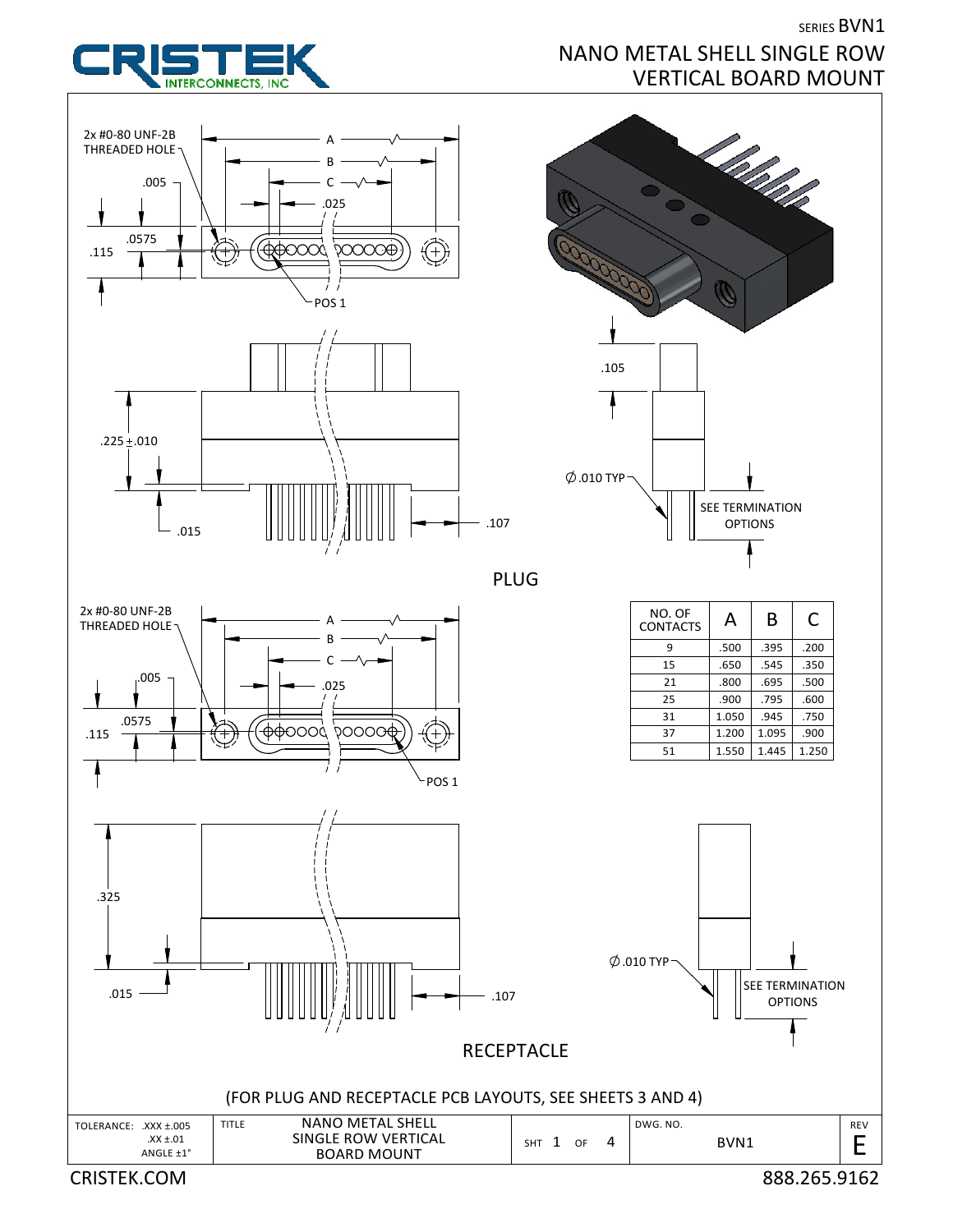

## SERIES BVN1 NANO METAL SHELL SINGLE ROW VERTICAL BOARD MOUNT

|                                                                                                                                                                                                                                                                                    |                                                                                                                                                                                   |                                                                                                                                                                                                                                                                                                                                                      | BVN $1 - XX X - T X X -$                                                                                 |                            |                                          |
|------------------------------------------------------------------------------------------------------------------------------------------------------------------------------------------------------------------------------------------------------------------------------------|-----------------------------------------------------------------------------------------------------------------------------------------------------------------------------------|------------------------------------------------------------------------------------------------------------------------------------------------------------------------------------------------------------------------------------------------------------------------------------------------------------------------------------------------------|----------------------------------------------------------------------------------------------------------|----------------------------|------------------------------------------|
|                                                                                                                                                                                                                                                                                    | NANO METAL SHELL-<br><b>VERTICAL BOARD MOUNT</b>                                                                                                                                  |                                                                                                                                                                                                                                                                                                                                                      |                                                                                                          |                            |                                          |
|                                                                                                                                                                                                                                                                                    | <b>BODY STYLE-</b><br>$1 =$ SINGLE ROW                                                                                                                                            |                                                                                                                                                                                                                                                                                                                                                      |                                                                                                          |                            |                                          |
|                                                                                                                                                                                                                                                                                    | NUMBER OF CONTACTS<br>09 25 51<br>15 31<br>21 37                                                                                                                                  |                                                                                                                                                                                                                                                                                                                                                      |                                                                                                          |                            |                                          |
|                                                                                                                                                                                                                                                                                    | GENDER-<br>P = PLUG, PIN CONTACTS<br>S = RECEPTACLE, SOCKET CONTACTS                                                                                                              |                                                                                                                                                                                                                                                                                                                                                      |                                                                                                          |                            |                                          |
|                                                                                                                                                                                                                                                                                    | HARDWARE-<br>$T = THREADED HOLE$                                                                                                                                                  |                                                                                                                                                                                                                                                                                                                                                      |                                                                                                          |                            |                                          |
|                                                                                                                                                                                                                                                                                    | SHELL FINISH-<br>ALUMINUM<br>A = CADMIUM<br>$B = NICKEL$<br>$C = ZINC-NICKEL$<br>$G = GOLD$<br><b>STAINLESS STEEL</b><br>$P = PASSIVATE$<br>TITANIUM<br>T = TITANIUM (FINISH N/A) |                                                                                                                                                                                                                                                                                                                                                      |                                                                                                          |                            |                                          |
|                                                                                                                                                                                                                                                                                    | <b>TERMINATIONS</b><br>$1 = .109 \pm .015$<br>$2 = .140 \pm .015$<br>$3 = .172 \pm .015$<br>$4 = .190 \pm .015$                                                                   | ALL 30 AWG HOT SOLDER DIPPED                                                                                                                                                                                                                                                                                                                         |                                                                                                          |                            |                                          |
|                                                                                                                                                                                                                                                                                    | PCB MOUNTING METHOD-<br>$T = #0-80$ THREADED INSERT                                                                                                                               |                                                                                                                                                                                                                                                                                                                                                      |                                                                                                          |                            |                                          |
|                                                                                                                                                                                                                                                                                    | MATERIALS AND FINISHES ARE IAW MIL-DTL-32139<br>FOR DETAILS SEE MIL SPEC OR WWW.CRISTEK.COM                                                                                       |                                                                                                                                                                                                                                                                                                                                                      |                                                                                                          |                            |                                          |
| 1. MATERIALS:<br>SHELL - ALUMINUM ALLOY OR STAINLESS STEEL<br>OR TITANIUM<br>INSULATOR - LIQUID CRYSTAL POLYMER OR<br><b>CONTACT - COPPER ALLOY</b><br>2. FINISH:<br>SHELL - ELECTROLESS NICKEL OR CADMIUM OVER<br><b>GOLD OR ZINC-NICKEL</b><br><b>CONTACT - GOLD OVER NICKEL</b> | <b>GLASS FILLED THERMOPLASTIC</b><br>ELECTROLESS NICKEL OR PASSIVATE OR                                                                                                           | 3. SPECIFICATIONS:<br>CURRENT RATING ----------------- 1 AMP MAX<br>TEMPERATURE RATING ---------- - 55° C TO +125° C<br>INSULATION RESISTANCE -------- 5000 MEGOHMS<br>DWV AT SEA LEVEL ---------------- 250 VAC<br>DWV AT 70,000 FT ALTITUDE --- 100 VAC<br>ENGAGEMENT FORCE ------------- 5 oz MAX<br>SEPARATION FORCE ---------------- 0.4 oz MIN | CONTACT RESISTANCE ------------ 71 mV DROP MAX @ 1 A<br>CONTACT RETENTION ------------- 2 LBS AXIAL LOAD | 4. ADDITIONAL INFORMATION: | FOR OTHER TERMINATIONS, CONTACT CRISTEK. |
| TOLERANCE: .XXX ±.005<br>$XX \pm .01$<br>ANGLE ±1°                                                                                                                                                                                                                                 | <b>NANO METAL SHELL</b><br><b>TITLE</b><br>SINGLE ROW VERTICAL<br><b>BOARD MOUNT</b>                                                                                              |                                                                                                                                                                                                                                                                                                                                                      | SHT 2 OF<br>4                                                                                            | DWG. NO.<br>BVN1           | <b>REV</b><br>E                          |
| <b>CRISTEK.COM</b>                                                                                                                                                                                                                                                                 |                                                                                                                                                                                   |                                                                                                                                                                                                                                                                                                                                                      |                                                                                                          |                            | 888.265.9162                             |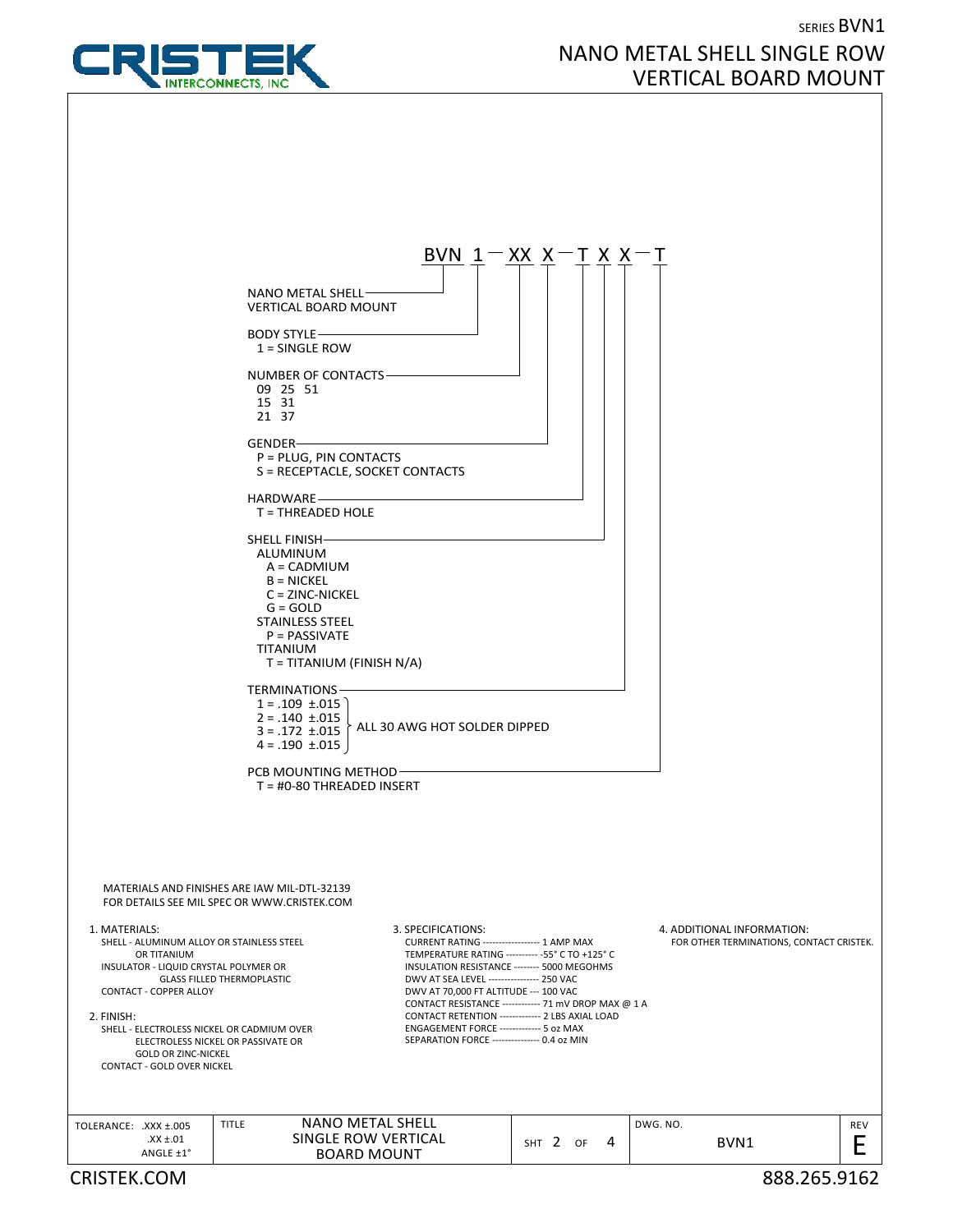

## SERIES BVN1 NANO METAL SHELL SINGLE ROW VERTICAL BOARD MOUNT